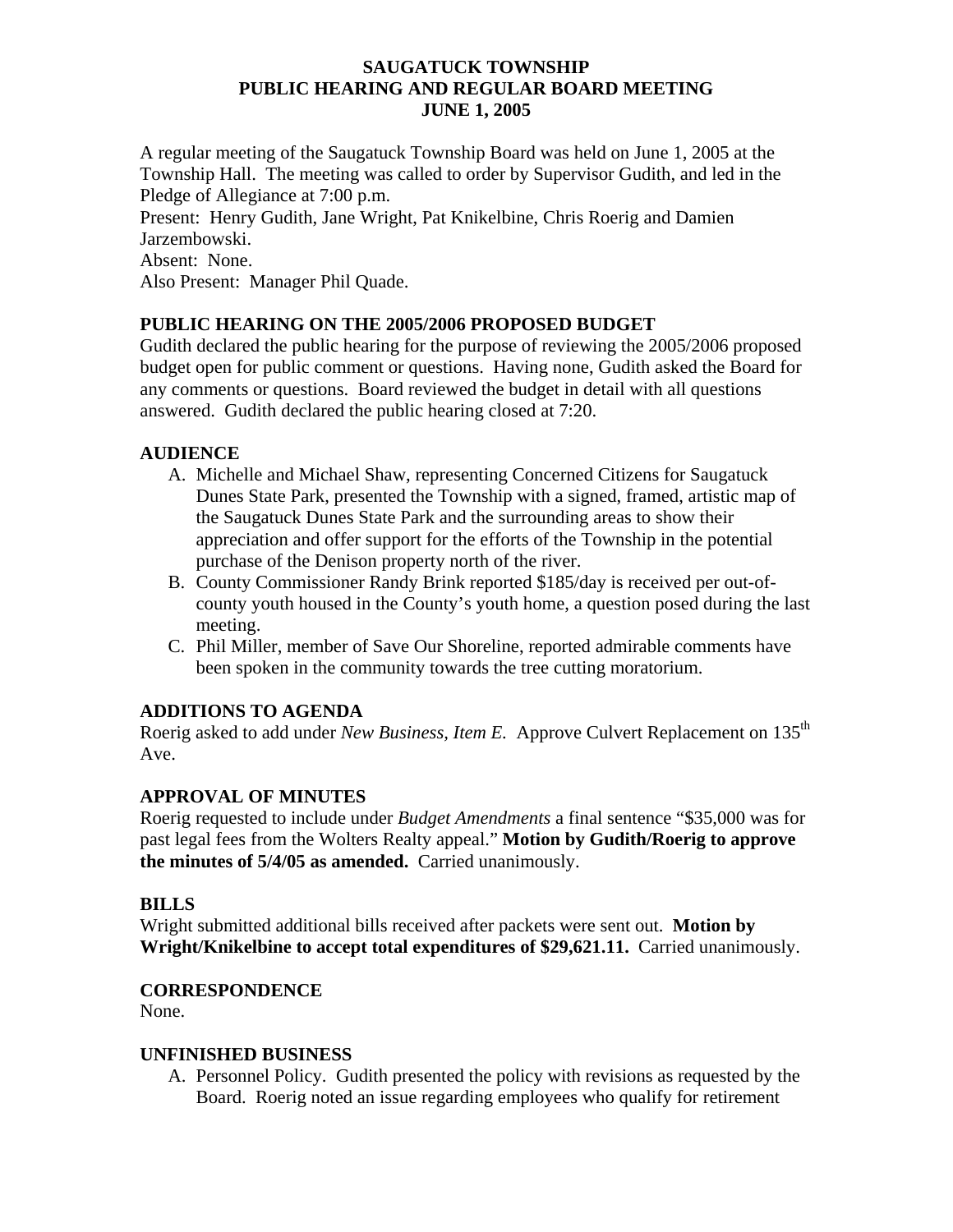### **SAUGATUCK TOWNSHIP PUBLIC HEARING AND REGULAR BOARD MEETING JUNE 1, 2005**

benefits. Board discussion took place and additional revisions were made. **Motion by Gudith/Wright to adopt the 2005 Personnel Policy and Handbook as amended.** Roerig requested the Clerk issue the handbooks and maintain employee acknowledgements of receipt for all current and future employees. Motion carried unanimously.

B. Newspaper of Record. Wright presented additional information comparing The Commercial Record to The Local Observer noting the most obvious difference is the fact that The Commercial Record is a local business with an office in the Township. **Motion by Gudith/Jarzembowski to keep The Commercial Record as the Township's newspaper of record.** Carried unanimously.

### **NEW BUSINESS**

- A. 2004/2005 Budget Amendments. Quade presented budget amendments to allow for additional expenditures in the General Fund of \$16,500 to be taken from Fund Balance. Board reviewed the proposed amendments. **Motion by Roerig/Knikelbine to approve the budget amendments as presented.** Carried unanimously.
- B. Adopt 2005/2006 Budget. **Resolution offered by Gudith and supported by Knikelbine to adopt the 2005/2006 Elected Officials Salary Resolution as presented.** Board unanimously voted yes and the resolution was declared adopted. **Resolution offered by Gudith and supported by Wright to adopt the 2005/2006 General Appropriations Act as presented.** Board discussed the budget is supported by a 0.4900 property tax millage that is the lowest tax millage in the County, and with the loss of Douglas taxpayers other revenue will be necessary or a draw from Fund Balance will be required. Board unanimously voted yes to adopt the 2005/2006 budget and the resolution was declared adopted.
- C. Resolution to Adopt the 2000 International Fire Code. Wright explained Fire Chief John Blok required the Township adopt the code by resolution for fire code compliance. **Resolution offered by Knikelbine and supported by Gudith to adopt the 2000 Edition of the International Fire Code as published by the International Code Council.** Board unanimously voted yes and the resolution was declared adopted.
- D. Resolution for Sewer Rate Change. Quade explained KLSWA is asking for a rate change in the sewer commodity charge from \$1.70/1000 gallons to \$2.00/1000 gallons, citing a loss of revenue due to the closing of Rich Products and decrease of use by Haworth as major factors for the rate increase. **Resolution offered by Roerig and supported by Wright to adopt the Sewer Rate Change Resolution as presented.** Board unanimously voted yes and the resolution was declared adopted.
- E. Culvert Replacement on  $135<sup>th</sup>$  Ave. Quade reported the County Highway Engineer has determined a culvert needs to be replaced before resurfacing can be done on the section of 135<sup>th</sup> east of  $65<sup>th</sup>$  at an estimated share of \$21,600. Roerig stated estimates for road repairs were higher than what the bids are coming in at, and the Road Fund should have enough money to cover the additional cost of the